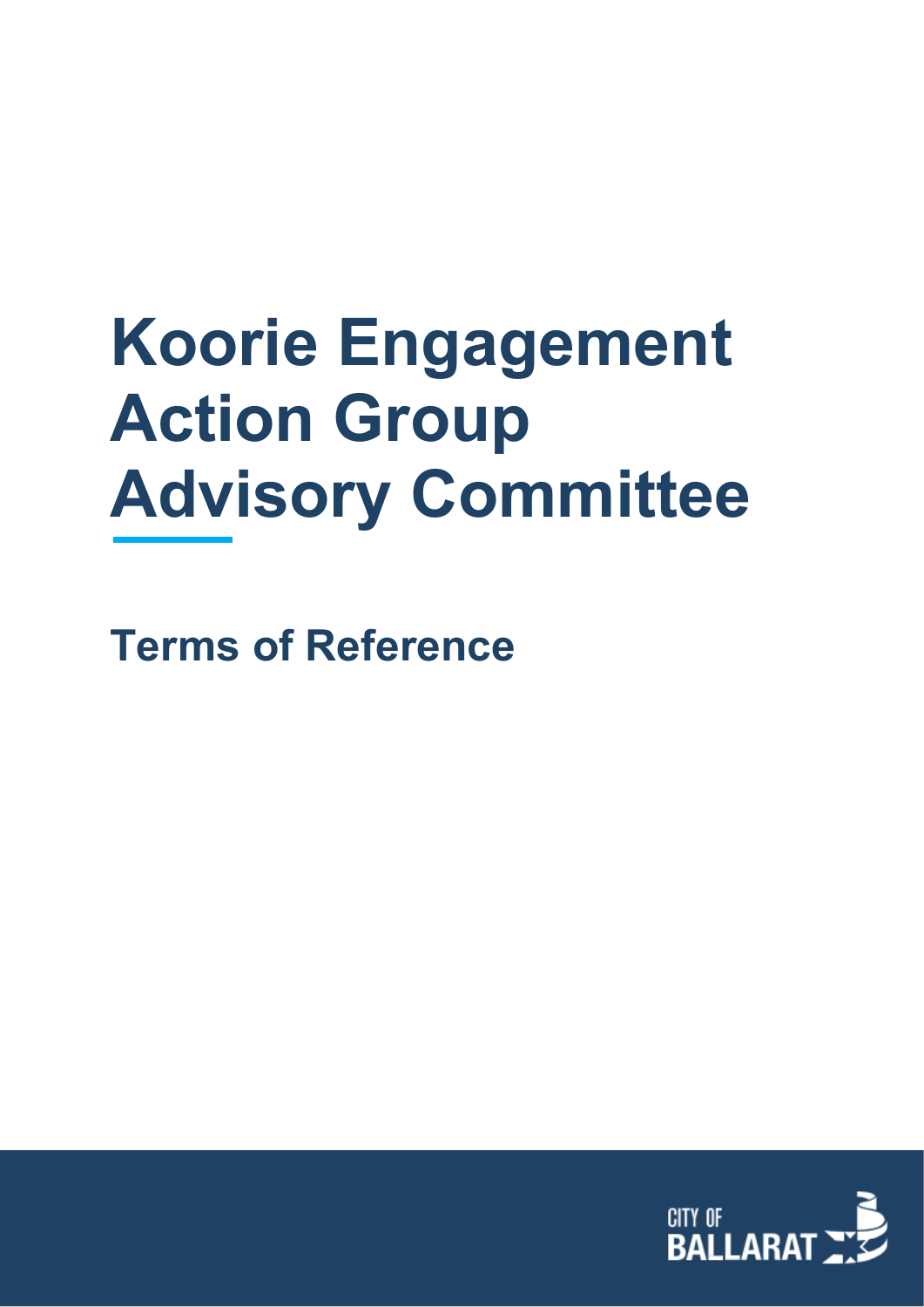

# **Contents**

| 1 <sub>1</sub>   |  |
|------------------|--|
| 2.               |  |
| $\overline{3}$ . |  |
| $\overline{4}$ . |  |
| 5 <sub>1</sub>   |  |
| 6.               |  |
| $\overline{7}$ . |  |
| 8.               |  |
| 9.               |  |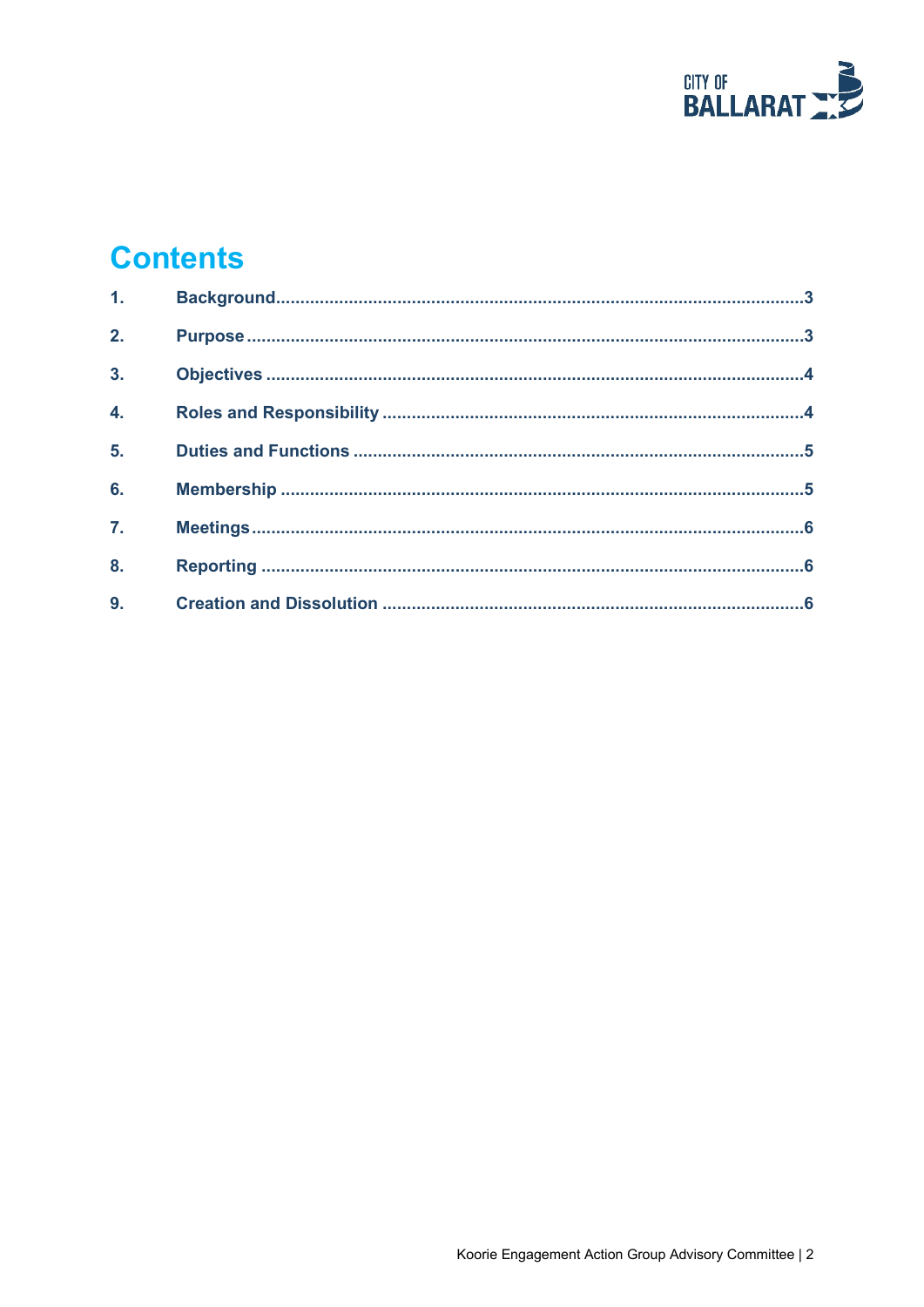

# <span id="page-2-0"></span>**1. Background**

- 1.1. By this Terms of Reference document, the Ballarat City Council (Council) establishes the Koorie Engagement Action Group (KEAG) Advisory Committee (Committee).
- 1.2. Throughout this TOR and all other KEAG documentation, the term "Koorie" is used to refer to both Aboriginal and Torres Strait Islander people.
- 1.3. Council will establish from time to time various Advisory Committees. The purpose of the Committee is to provide Council with expertise in relevant matters to assist its decision making for the Ballarat Community.
- 1.4. The Unfinished Business Advisory Committee (UBAC) was established in April 2003 as an informal working group to enhance the opportunities for Koorie residents of Ballarat.
- 1.5. Re-launched in 2006, Council established UBAC as an Advisory Committee to Council with fixed membership to be appointed by Council. The re-launch provided Council with an opportunity to confirm its commitment to Aboriginal reconciliation by creating a formal relationship through a reconstituted committee.
- 1.6. Since 2006 there have been some notable achievements including:
	- The 'Welcome to Country' signage project;<br>• The Windmill Playground initiative: and
	- The Windmill Playground initiative; and
	- Acknowledgement of traditional owners at Council meetings and Civic receptions.
- 1.7. During 2009, Council worked with the local Koorie community on identifying a number of community issues and priorities as part of a Reconciliation Strategy review process. A central theme of the feedback provided was that UBAC was not representative of the local Koorie community and the Committee needed to operate within a different context.
- 1.8. At the UBAC meeting on 16 February 2010, the Committee unanimously endorsed a proposal to re-develop the group as the Koorie Engagement Action Group. The working group remains an Advisory Committee to Council.
- 1.9. The Committee is established by the functions and responsibilities as set out in this Terms of Reference document. The Terms of Reference document sets out the structure and basis on which the Committee can make recommendations to Council.
- 1.10. These Terms of Reference are authorised by a resolution R126/21 of Council passed on 23 June 2021.

#### <span id="page-2-1"></span>**2. Purpose**

The Committee is established for the purpose of:

- 2.1. Continuing the previous work of the UBAC; and
- 2.2. Enhancing the opportunities for Koorie residents of Ballarat to contribute, participate and benefit from Ballarat's community life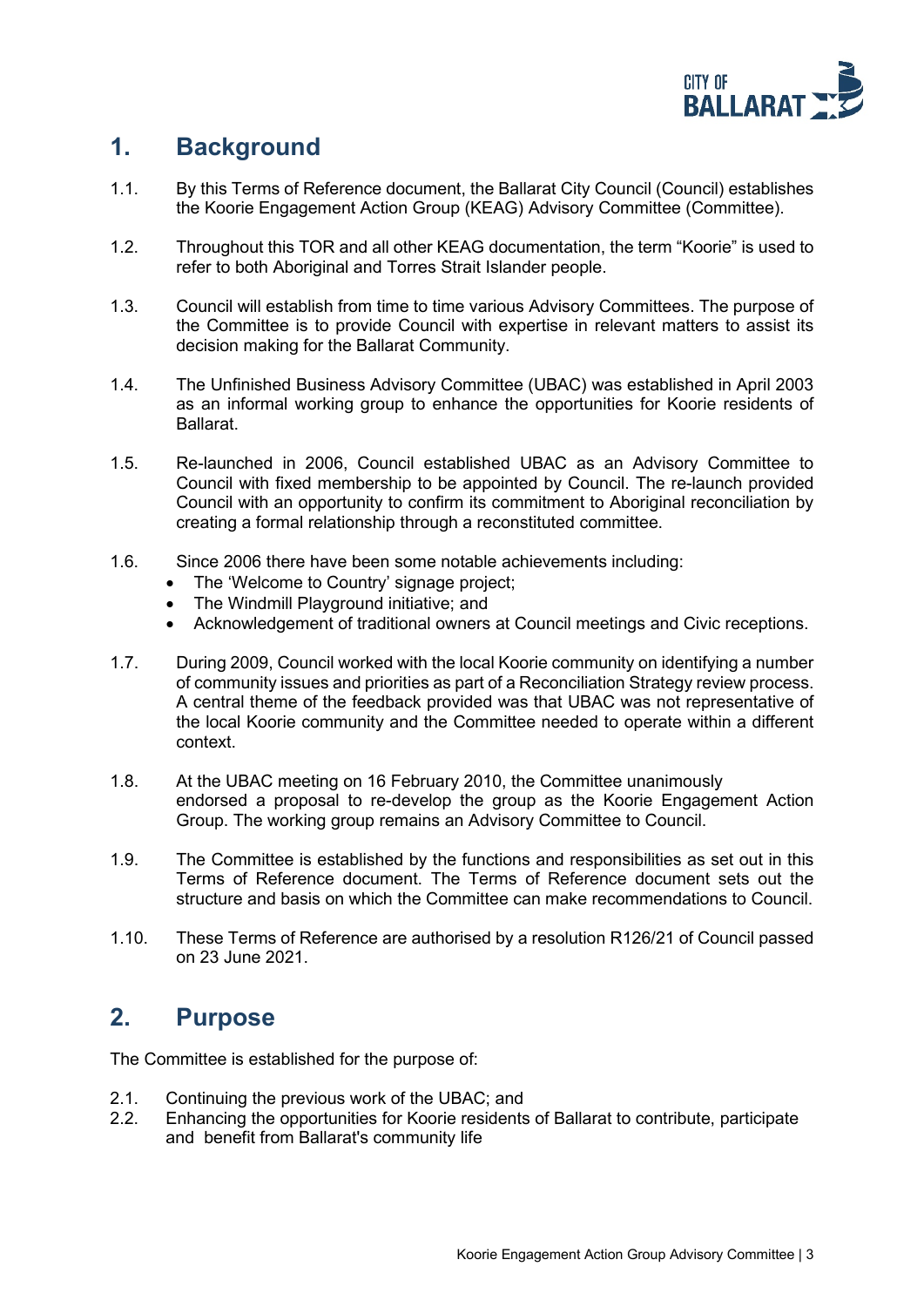

# <span id="page-3-0"></span>**3. Objectives**

<span id="page-3-1"></span>The objectives of the Committee are:

- 3.1. Advise and provide recommendation to the City of Ballarat on matters of engagement for Koorie people in the region (not including cultural heritage issues);
- 3.2. Oversee the implementation of Council's Reconciliation Action Plan 2019-2021;
- 3.3. Enhance and promote understanding within the Ballarat community of Koorie culture, society and heritage;
- 3.4. Identify issues affecting the health and wellbeing of Koorie people and develop responses in collaboration with key partners, agencies and other tiers of government;
- 3.5. Influence change processes in agencies providing services to Koorie people to assist in building cultural sensitivity and service integration that facilitates greater responsiveness to the needs of Koorie people; and
- 3.6. Advocate for and support key elements of the existing current service and support infrastructure in Ballarat for Koorie people.

# **4. Roles and Responsibility**

- 4.1. The role of the Committee is:
	- 4.1.1 Implement Council's "Statement of Commitment";
	- 4.1.2 Facilitate the operation of KEAG and ensure broad representation that provides relevant coverage for the items in these Terms of Reference;
	- 4.1.3 Ensure all Council activities, practices, plans, decisions and strategic directions are undertaken in a way that is responsive and inclusive of Koorie culture, issues and community;
	- 4.1.4 Advocate to other tiers of Government and key bodies and agencies regarding issues impacting on Koorie people living in Ballarat; and
	- 4.1.5 Influence and inform key policy directions of all tiers of Government on Koorie culture and issues relating to the Koorie Community in Ballarat.
	- 4.2 The role of the Committee is to:
	- 4.2.1 Work collaboratively with other KEAG members and their agencies to seek improved outcomes for Koorie people living in Ballarat;
	- 4.2.2 Increase the Ballarat community's level of awareness of Koorie issues;
	- 4.2.3 Advise and support the Council and broader Ballarat community in the recognition and celebration of Koorie culture;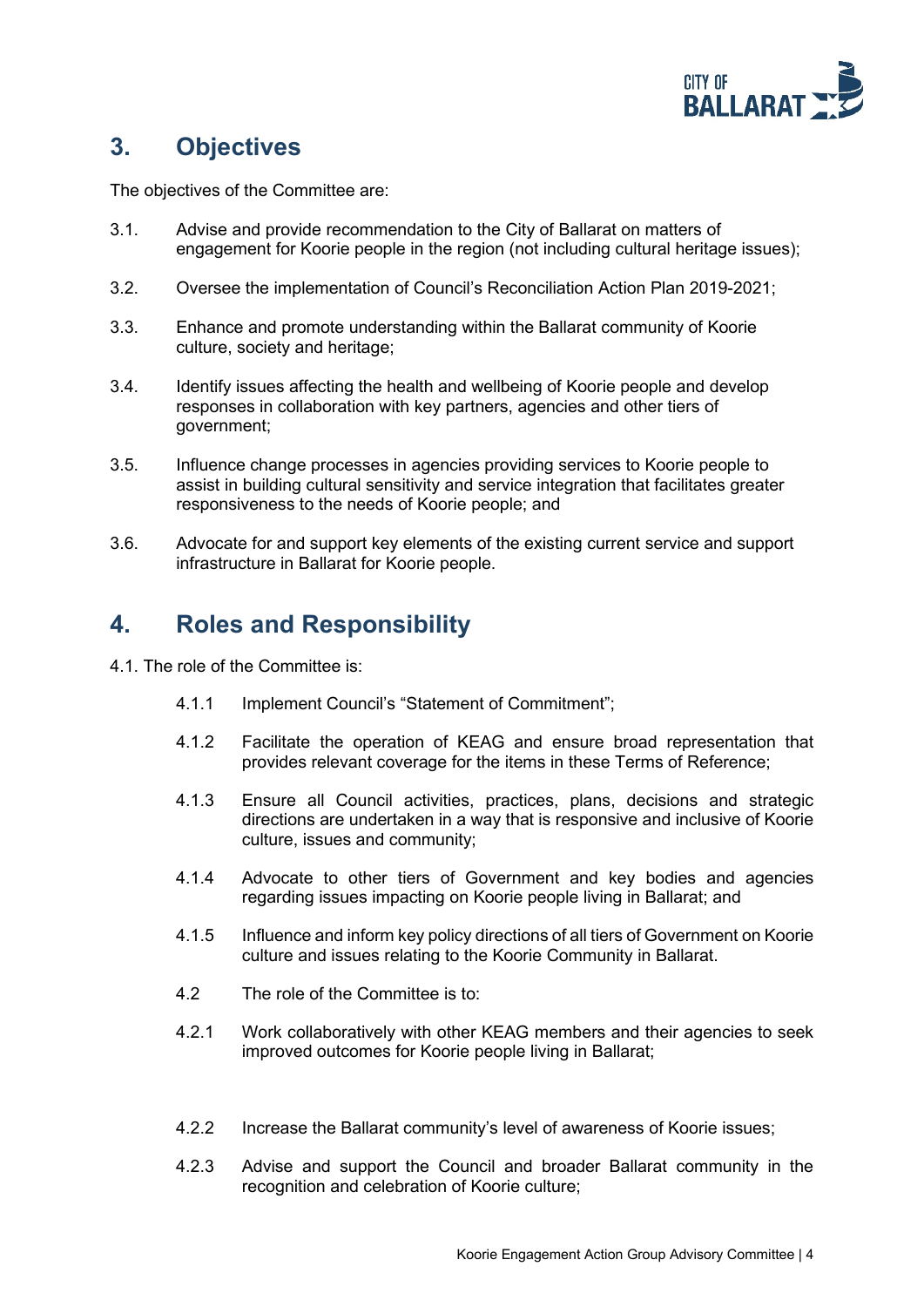

- 4.2.4 Inform the Council of issues impacting on Koorie people living in Ballarat;
- 4.2.5 Inform the Council of member agency activities and upcoming opportunities to progress Koorie culture and isues within Ballarat;
- 4.2.6 Convene monthly meetings; and
- 4.2.7 Keep confidential all sensitive, commercial and personal information that the members encounter while being a member of the Committee.
- 4.3 Committee members are expected to keep confidential all sensitive, commercial and personal information that the members encounter while being a member of the **Committee.**

#### <span id="page-4-0"></span>**5. Duties and Functions**

5.1 Committee members are at all times expected to act in accordance with their responsibilities set out in Council's Committee Policy.

#### <span id="page-4-1"></span>**6. Membership**

- 6.1. The Committee will consist of a minimum of 10 members comprising:
	- 6.1.1 One (1) City of Ballarat Councillor (Co-Chair);
	- 6.1.2 Members from the following fields;
		- Community members;
		- Justice;
		- Education;
		- Cultural Heritage;
		- Arts;
		- Health and/or wellbeing;
		- Registered Aboriginal Party (**RAP**);
		- Local Aboriginal Network:
		- Elders; and
		- Youth (18-26).
- 6.2. The Chief Executive Officer shall appoint a Council Officer to provide administrative support and guidance to the Committee.
- 6.2.1 Council Officers who attend the meetings of the Committee are to provide advice and support to the Committee and are not considered Committee members and do not have voting rights.
- 6.3. Each member of the Committee has and may exercise one equal vote on any question before the Committee for determination.
- 6.4. Council will revise the membership and voting rights of each Committee member as it sees fit.
- 6.5. A Chairperson will be elected at the first meeting of the Committee.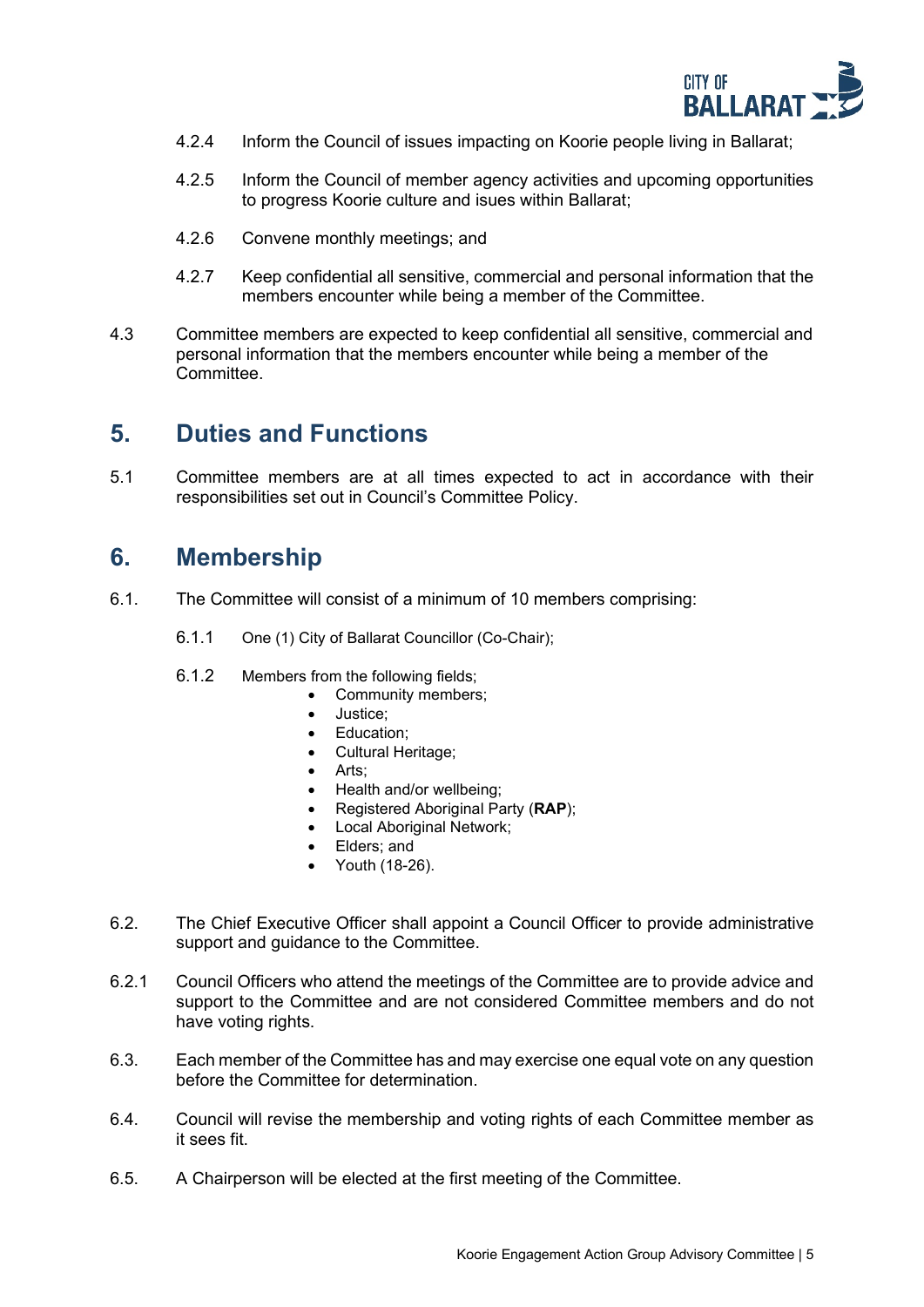

- 6.6. If the Chairperson is absent from a Committee meeting, the Committee will select a temporary Chairperson to chair the Committee meeting.
- 6.7. Any Councillor can attend the meets of the Committee as an observer.

# <span id="page-5-0"></span>**7. Meetings**

- 7.1 Unless Council resolves otherwise, Committee meetings must be conducted in accordance with:
	- 7.1.1 the Committee's discretion, as exercised from time to time.
- 7.2 The Committee will meet *monthly* as agreed by the Committee from time to time.
- 7.3 A quorum of the Committee will be half of the members plus one.
- 7.4 Voting will be by a majority of votes by a show of hands. Only members in attendance are entitled to vote. The Chairperson shall have the casting vote in the event of an equality of votes.
- 7.5 Sub committees may be appointed by the Committee and may meet between Committee meetings and as authorised or directed by the Committee.

# <span id="page-5-1"></span>**8. Reporting**

The Committee is responsible for taking proper minutes of all meetings and preparing reports for the Committee's consideration in accordance with:

- 8.1 Minutes of Committee meetings must be forwarded to the Statutory Compliance Unit immediately after adoption by the Committee.
- 8.2 In accordance with Council's Governance Rules, a Council Record of the matters discussed at meetings organised or hosted by Ballarat that involve Councillors and Council staff will be kept. The Record must be completed and sent to Statutory Compliance within 48 hours.

#### <span id="page-5-2"></span>**9. Creation and Dissolution**

- 9.1 By these Terms of Reference, the:
	- 9.1.1 Committee is established
- 9.2 These Terms of Reference
	- 9.2.1 come into force immediately when the resolution of Council adopting them is made; and
	- 9.2.2 remain in force until Council determines to vary or revoke it.